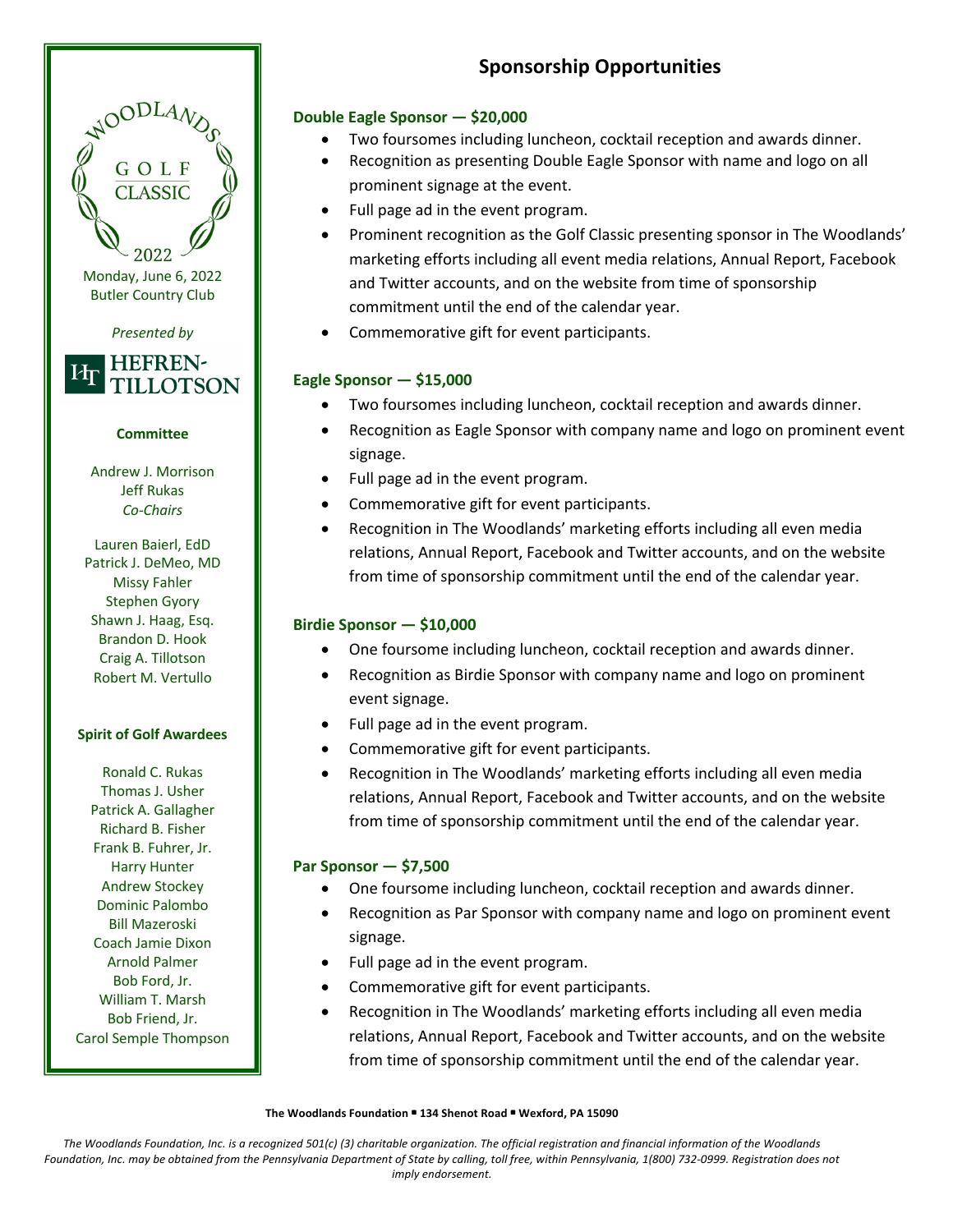#### **Skill Prize Sponsor — \$5,000**

- One foursome including luncheon, cocktail reception and awards dinner.
- Recognition as a Skill Prize sponsor in the event program and on event signage.
- Commemorative gift for event participants.
- Company name and logo on Skill Prize holes.

#### **Foursome — \$3,000**

- One foursome including luncheon, cocktail reception and awards dinner.
- Commemorative gift for event participants.
- Recognition in the event program.

#### **Beverage Sponsor — \$2,500**

- Company name and logo placed prominently at all beverage stations.
- Recognition in the event program.

#### **Driving Range/Putting Green Sponsor — \$1,500**

- Company name and logo placed prominently at the driving range or putting green.
- Recognition in the event program.

#### **Program Ad & Hole Sponsor — \$1,000**

- Full page ad in the event program.
- Company name and logo placed prominently at the tee box.

#### **Individual Golfer — \$750**

- One player in The Woodlands Golf Classic including luncheon, cocktail reception and awards dinner.
- Commemorative gift.
- Recognition in the event program.

#### **Hole Sponsor — \$500**

- Company name and logo prominently displayed at the tee box.
- Recognition in the event program.

*For more information, contact Laura Thomas, Special Events & Corporate Relations Manager at 724-935-6533 or Lthomas@woodlandsfoundation.org.*

**The Woodlands Foundation • 134 Shenot Road • Wexford, PA 15090**

The Woodlands Foundation, Inc. is a recognized 501(c) (3) charitable organization. The official registration and *financial information of the Woodlands Foundation, Inc. may be obtained from the Pennsylvania Department of State by calling, toll free, within Pennsylvania, 1(800) 732-0999. Registration does not imply endorsement.*

Andrew J. Morrison Jeff Rukas

**Committee**

Monday, June 6, 2022 Butler Country Club

NOODLAY

*Presented by*

**HEFREN-**

TILLOTSON

Иг

*Co-Chairs*

Lauren Baierl, EdD Patrick J. DeMeo, MD Missy Fahler Stephen Gyory Shawn J. Haag, Esq. Brandon D. Hook Craig A. Tillotson Robert M. Vertullo

#### **Spirit of Golf Awardees**

Ronald C. Rukas Thomas J. Usher Patrick A. Gallagher Richard B. Fisher Frank B. Fuhrer, Jr. Harry Hunter Andrew Stockey Dominic Palombo Bill Mazeroski Coach Jamie Dixon Arnold Palmer Bob Ford, Jr. William T. Marsh Bob Friend, Jr. Carol Semple Thompson